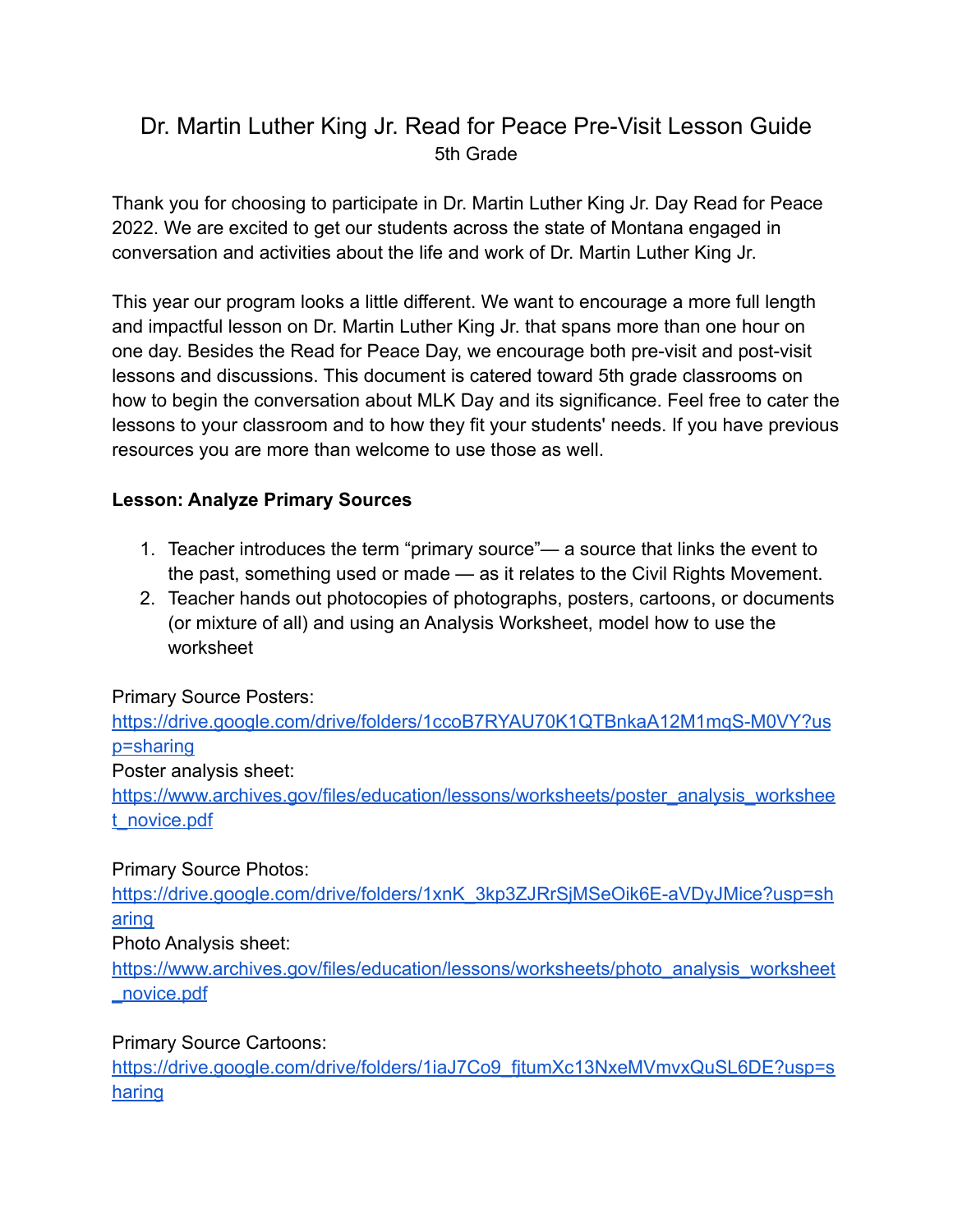#### Cartoon analysis sheet:

[https://www.archives.gov/files/education/lessons/worksheets/cartoon\\_analysis\\_workshe](https://www.archives.gov/files/education/lessons/worksheets/cartoon_analysis_worksheet_novice.pdf) [et\\_novice.pdf](https://www.archives.gov/files/education/lessons/worksheets/cartoon_analysis_worksheet_novice.pdf)

### Primary Source Documents:

[https://drive.google.com/drive/folders/1zXNYfJw8pnptpK4wol5aL3lYh6RNTZSc?usp=sh](https://drive.google.com/drive/folders/1zXNYfJw8pnptpK4wol5aL3lYh6RNTZSc?usp=sharing) [aring](https://drive.google.com/drive/folders/1zXNYfJw8pnptpK4wol5aL3lYh6RNTZSc?usp=sharing)

Document analysis sheet:

[https://www.archives.gov/files/education/lessons/worksheets/written\\_document\\_analysi](https://www.archives.gov/files/education/lessons/worksheets/written_document_analysis_worksheet_novice.pdf) [s\\_worksheet\\_novice.pdf](https://www.archives.gov/files/education/lessons/worksheets/written_document_analysis_worksheet_novice.pdf)

## **Lesson: Ruby Bridges and the Civil Rights Movement**

#### Scholastic SlideShow:

[https://www.scholastic.com/teachers/slideshows/teaching-content/ruby-bridges-and-the](https://www.scholastic.com/teachers/slideshows/teaching-content/ruby-bridges-and-the-civil-rights-movement-slide-show-for-kinder/)[civil-rights-movement-slide-show-for-kinder/](https://www.scholastic.com/teachers/slideshows/teaching-content/ruby-bridges-and-the-civil-rights-movement-slide-show-for-kinder/)

#### SlideShow Notes:

Slide 1: Ruby Bridges: A Simple Act of Courage

On November 14, 1960, six-year-old Ruby Bridges started first grade at William Frantz Public School in New Orleans. She made history on that day. Ruby and three other girls were the first African American students to go to all-white schools in New Orleans. Ruby was the only African American student who went to William Frantz Public School.

Ruby's world was quite different from the world we live in today. In the South,

African American students and white students went to **[separate](http://www.scholastic.com/teachers/article/ruby-bridges-and-civil-rights-movement-slide-show-vocabulary-kindergarten-grade-2#separate)** schools because the law said they shouldn't be together. This was called **[segregation.](http://www.scholastic.com/teachers/article/ruby-bridges-and-civil-rights-movement-slide-show-vocabulary-kindergarten-grade-2#segregation)**

At the time, there were many laws that treated African Americans differently than whites. Many people knew this was **[unfair](http://www.scholastic.com/teachers/article/ruby-bridges-and-civil-rights-movement-slide-show-vocabulary-kindergarten-grade-2#unfair)**. They were part of the **[civil rights movement](http://www.scholastic.com/teachers/article/ruby-bridges-and-civil-rights-movement-slide-show-vocabulary-kindergarten-grade-2#civil-rights-movement)** in the 1950s and 1960s**.** The civil rights **[activists](http://www.scholastic.com/teachers/article/ruby-bridges-and-civil-rights-movement-slide-show-vocabulary-kindergarten-grade-2#activist)** said that all people were **[equal](http://www.scholastic.com/teachers/article/ruby-bridges-and-civil-rights-movement-slide-show-vocabulary-kindergarten-grade-2#equal)**. They believed everyone should be treated the same.

Ruby became an important part of the civil rights movement when she **[integrated](http://www.scholastic.com/teachers/article/ruby-bridges-and-civil-rights-movement-slide-show-vocabulary-kindergarten-grade-2#integrate)** her school.

*Photo Credit: Bettmann/Corbis*



Slide 2: What Was Segregation?

Separating people based on the color of their skin is called segregation. In the United States, many Southern states had this type of law. These laws were unfair and **[racist](http://www.scholastic.com/teachers/article/ruby-bridges-and-civil-rights-movement-slide-show-vocabulary-kindergarten-grade-2#racist)**.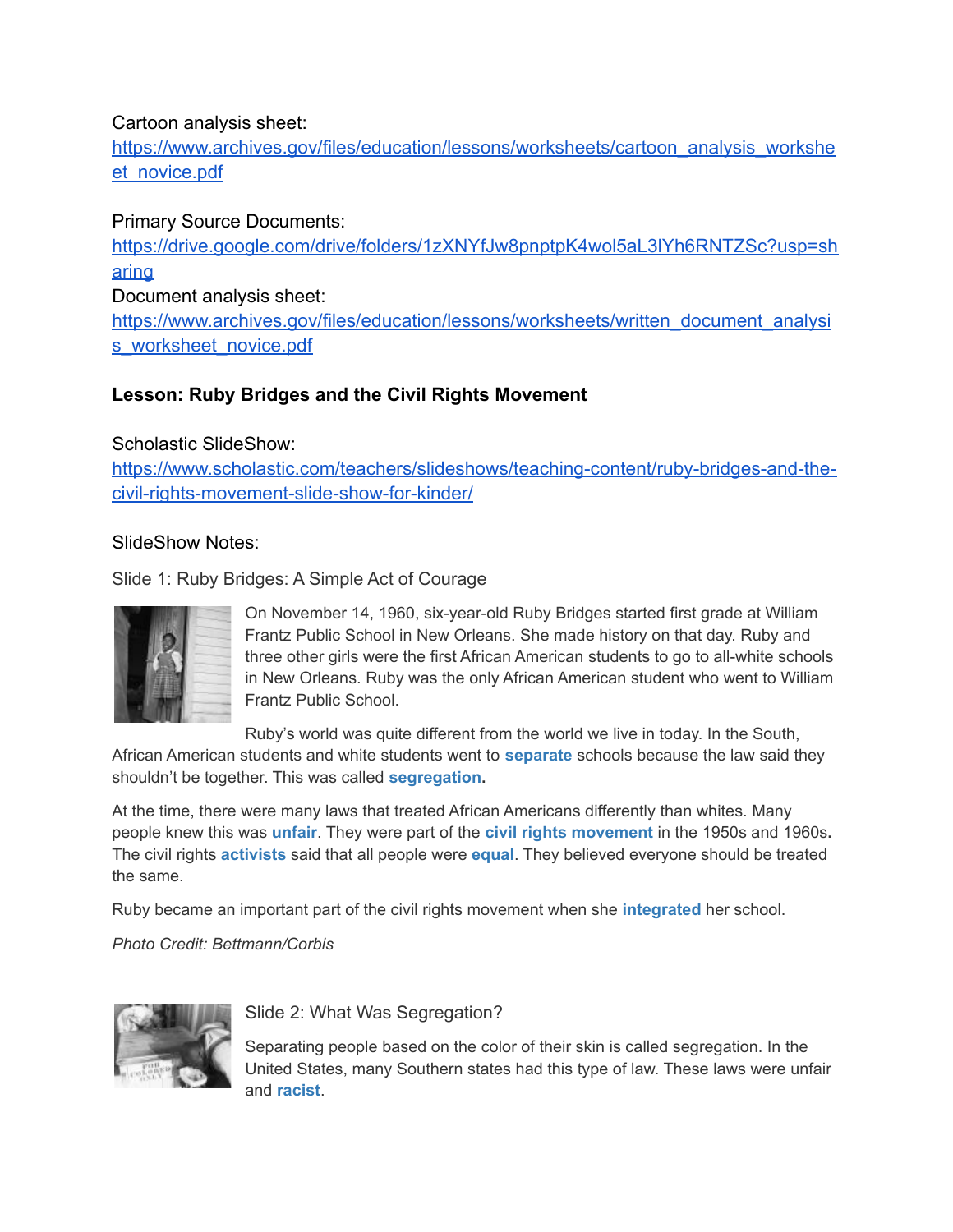#### *Photo Credit: Bettmann/Corbis*



#### Slides 3 and 4: Life During Segregation

Because of segregation, African Americans and white people had to use different water fountains and bathrooms. They sat in separate parts of buses and trains. Baseball teams were either all African American or all white. People didn't play together. Segregation made it seem like African Americans and whites were different. It made it seem like people of other races were **[inferior](http://www.scholastic.com/teachers/article/ruby-bridges-and-civil-rights-movement-slide-show-vocabulary-kindergarten-grade-2#inferior)** to whites.

*Photo Credits: Top Left: Esther Bubley/The Granger Collection, NYC; Top Right: Ted Russell/Time Life Pictures/Getty Images;*

*Bottom Left: Bettmann/Corbis; Bottom Right: Bettmann/Corbis*



Slide 5: Separate but Equal?

The Supreme Court, which is the most important court in the United States, said in 1896 that segregation was **[legal](http://www.scholastic.com/teachers/article/ruby-bridges-and-civil-rights-movement-slide-show-vocabulary-kindergarten-grade-2#legal)** in the United States. The court said people could be **["separate but equal](http://www.scholastic.com/teachers/article/ruby-bridges-and-civil-rights-movement-slide-show-vocabulary-kindergarten-grade-2#separate-but-equal)."**

But some people knew this was wrong. People were not being treated equally.

In the South in the 1950s, African American and white children went to different schools. The schools were not equal. White schools had more money than African-American schools. White schools had newer books and bigger classrooms. Teachers in white schools were paid more. African American schools were often crowded and needed fixing up.

*Photo Credit: Robert W. Kelley/Time Life Pictures/Getty Images*



Slide 6: *Brown v. Board of Education*

In 1954, the Supreme Court made a new decision. The court said that the separate schools were not fair. They were not equal.

Because of what the Supreme Court decided, schools would have to change. Children of all races would go to school together.

Thurgood Marshall was the **[attorney](http://www.scholastic.com/teachers/article/ruby-bridges-and-civil-rights-movement-slide-show-vocabulary-kindergarten-grade-2#attorney)** who showed the court why "separate but equal" was unfair. He later became the first African American to be a judge on the Supreme Court.

*Photo Credit: Bettmann/Corbis*

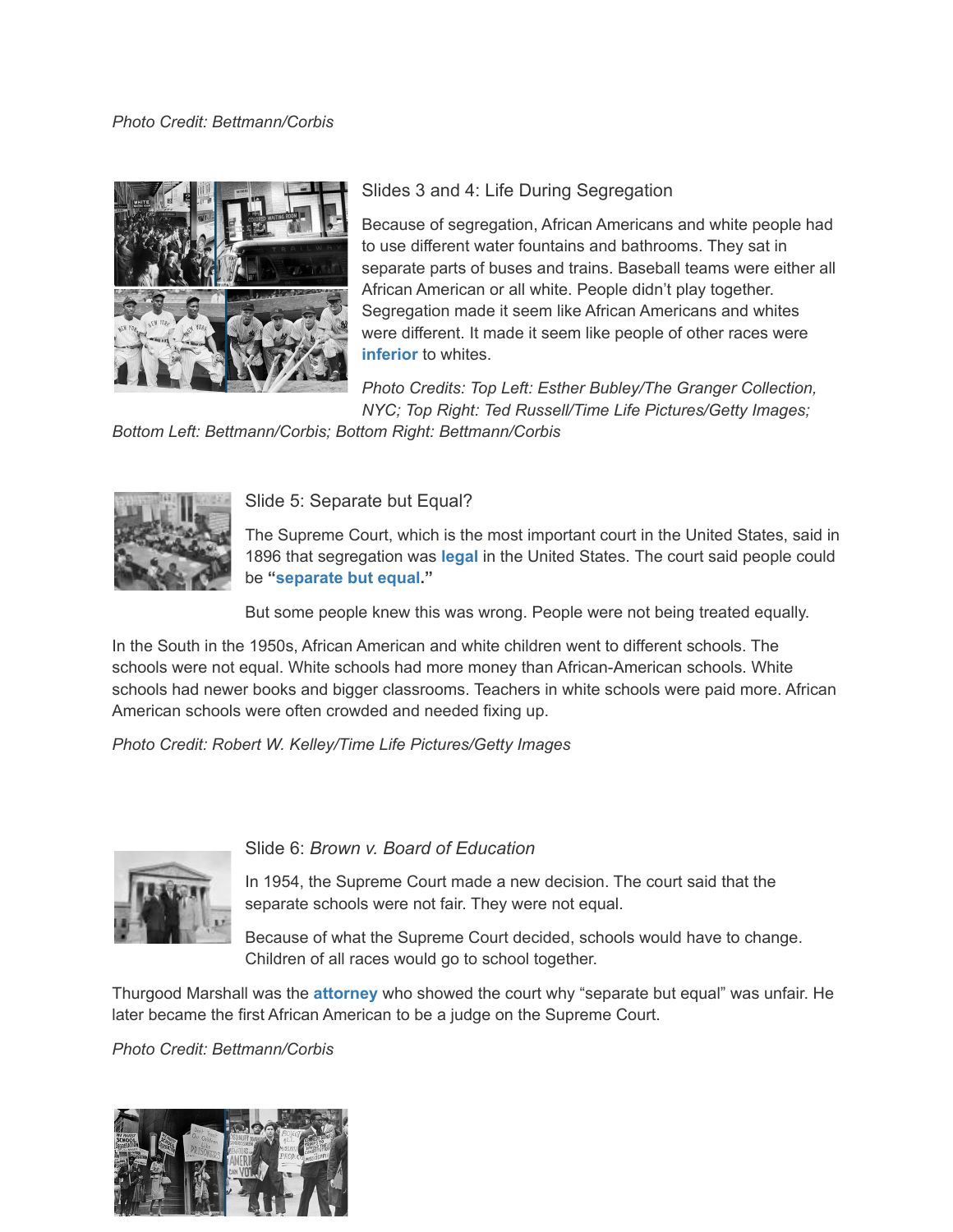#### Slide 7: The Civil Rights Movement

At the same time that the Supreme Court made it's decision, the civil rights movement was happening all over the country. Thousands of people were taking part in it. Civil rights activists wanted everyone, especially African Americans, to be treated equally. They were fighting against **[discrimination](http://www.scholastic.com/teachers/article/ruby-bridges-and-civil-rights-movement-slide-show-vocabulary-kindergarten-grade-2#discrimination)** and **[racism](http://www.scholastic.com/teachers/article/ruby-bridges-and-civil-rights-movement-slide-show-vocabulary-kindergarten-grade-2#racism)**.

*Photo Credits (left to right): National Archive/Newsmakers/Getty Images; Keystone-France/Gamma-Keystone/Getty Images*



Slide 8: Why Ruby?

In the late 1950s, most African American and white students were still in separate schools in New Orleans. The state of Louisiana wasn't listening to the Supreme Court's decision. Many white people there did not want integration. Finally, a federal court said that New Orleans schools would have to integrate by 1960.

In kindergarten, Ruby had attended an all African American school. She had many friends and an African American teacher. She loved school.

Then Ruby passed a test to be allowed to go to the all-white school. Ruby's father wasn't sure his daughter should go to the all-white school for first grade. He wanted to protect Ruby from angry people who didn't want African American children at white schools. Ruby's mother, Lucille, however, wanted her daughter to go the better school. She thought that if Ruby went to the white school, it would help all African American children. Eventually, Ruby's parents decided together that she would go to William Frantz Elementary.

In November 1960, Ruby and six other students integrated New Orleans elementary schools. Ruby was the only African American student at William Frantz Elementary School.

*Photo Credit: AP Images*



Slide 9: November, 1960: Ruby Goes to School

People in the city of New Orleans were angry that schools were being forced to integrate. Judge J. Skelly Wright, the judge who ordered the schools to integrate, was worried for the students' safety. He asked the United States government for **[marshals](http://www.scholastic.com/teachers/article/ruby-bridges-and-civil-rights-movement-slide-show-vocabulary-kindergarten-grade-2#marshal)** to protect the students. Marshals are policemen who work for the

United States, not any one state. On her first day of school, the marshals escorted Ruby into William Frantz Elementary.

*Photo Credit: Frank Methe/The Times-Picayune/Landov*



Slides 10 and 11: Jeers and Taunts